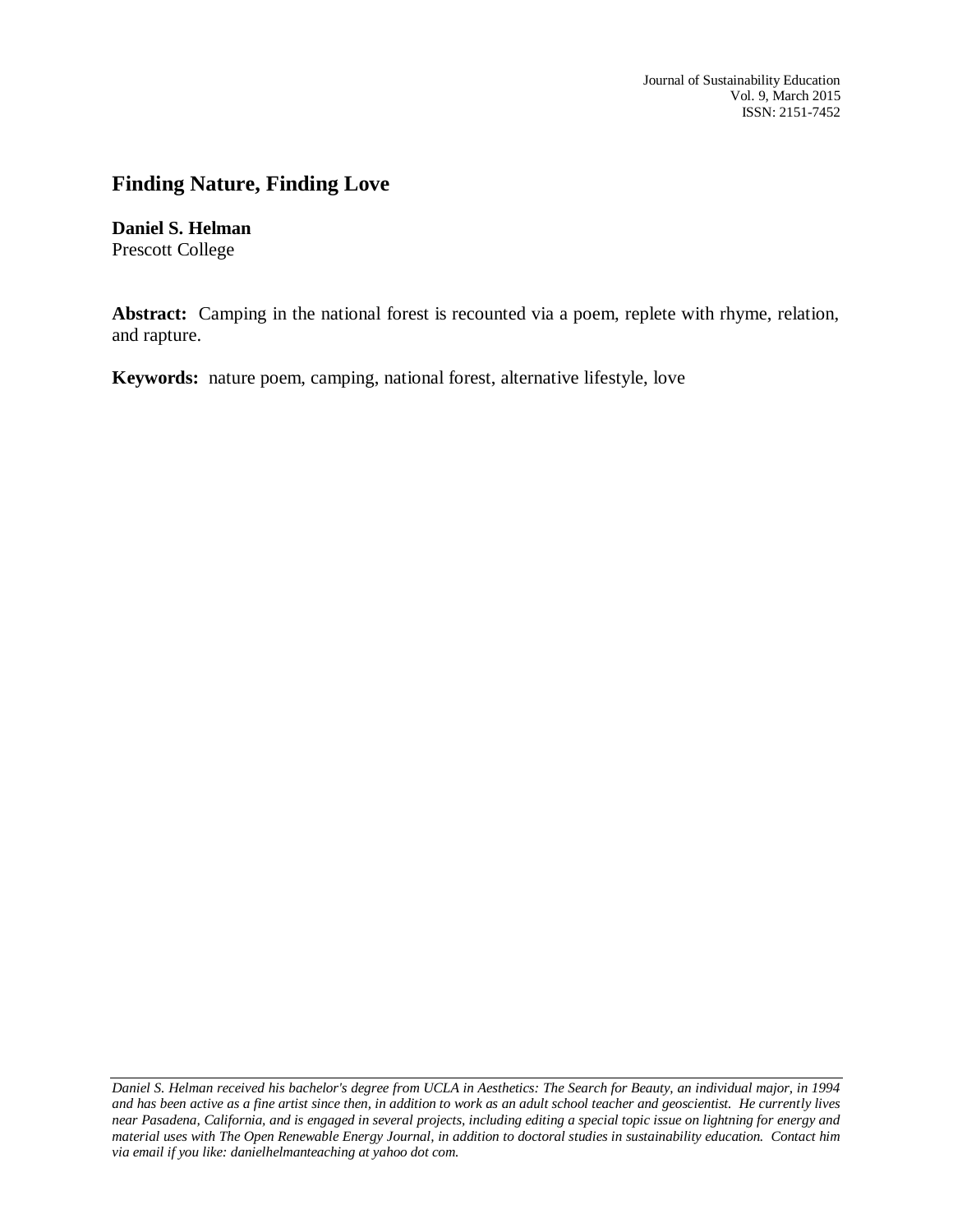Finding Nature, Finding Love

There is but time to rest and call Upon the world and stones withal How numerous have been the days Wherein, tired, full of haze I have worked at this device Computer-aided paradise.

Though never had I hoped to be As thoughtless as I, to some, must seem Yet, I wonder, is it all uncouth To be relieved of job, home, roof And travel as I do Camping, vessel, true.

I sleep where others would not think Upon a road that harbors bat and skink And bear and coyote and fox and crow These neighbors, and most I do not know Thankfully, I pray To find respite, respect in each day.

I do not know if I am mad To take my place, a mobile pad Among the trees and greenery Where life is as it used to be Wild, with animals hunting Each other, and humans grunting.

The hunters are out now in full force Men with hats and cammies and much worse Lying in wait for hours on end Hoping to shoot a deer and rend The meat, to food And bones, all glued.

I'd overheard a conversation early one day, Between ranger and the man commissioned to stay And remove weeds to clear the fire roads, But, "with herbicide" make it barren nodes That all appear For years and years.

In the National Forest, that's not the way To preserve wildlife or fen, I'd say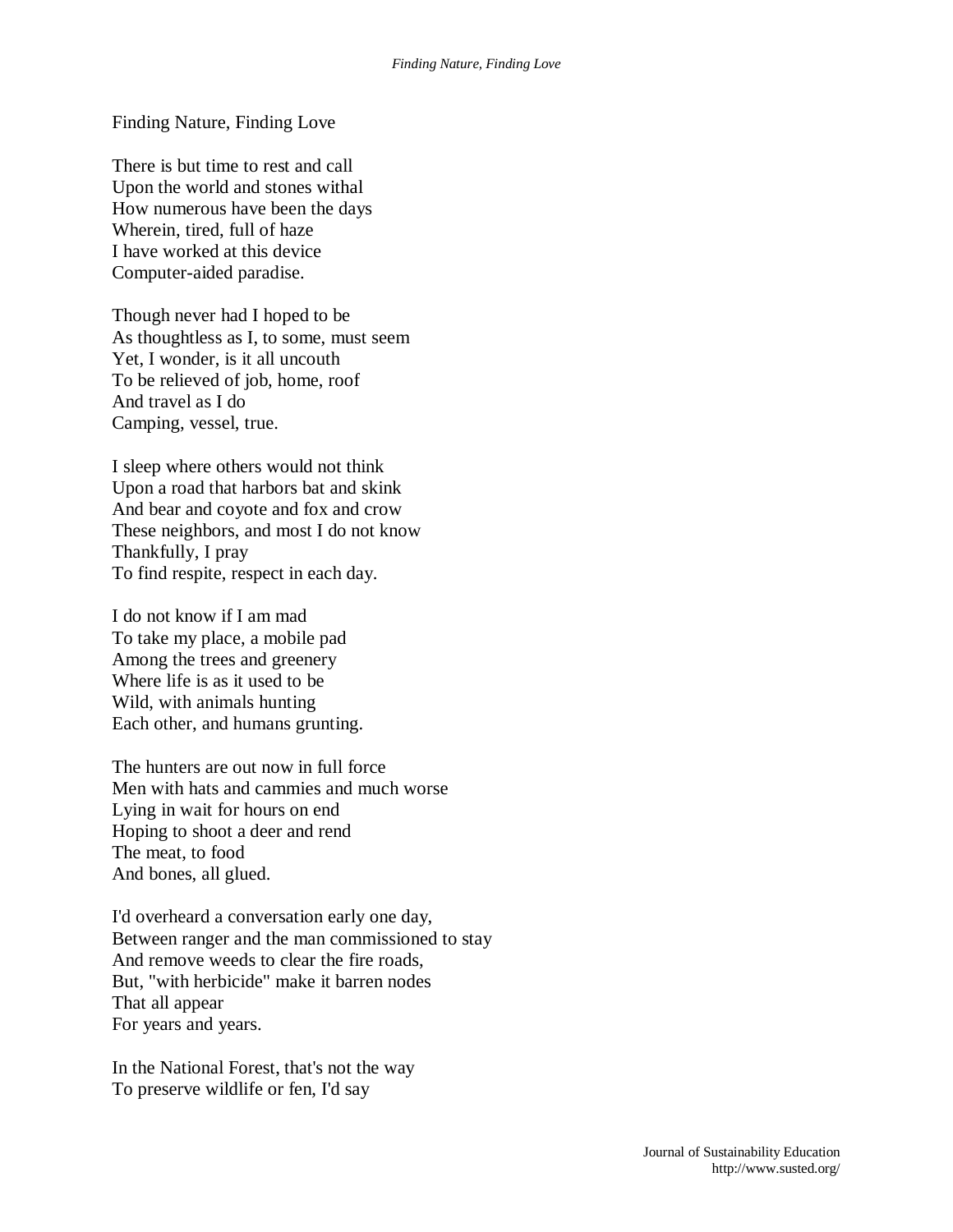## *Helman*

And so I took myself to the building where The headquarters are, and standing square In front of two receptionists Asked them for an ear, the gist.

I told them all, and how, as well The worker had given me to his spell, Explaining his method for clearing paths While waiting earlier, for the ranger's maths. They at the HQ were surprised And worked to fix what I'd apprised.

But, gee, what rangers would do that? For a day or two my head was fat With worry over what might be Since I'd left my name, and happy to see Myself protect the forest My home—I do adore it.

I'm not running much, nor meditating Only half the days this week were baiting Me to continue with my planned work Of transforming all, avoiding irk. But I've not done much Upflung is my routine, I clutch.

A day or two, I'd sat with joy And had a sense of life as toy With me intact and facing work That would fill the soul with happy smirk A way forward Going ever to light, toward.

I wonder how long will I last in the woods Sleeping in my car, with few worldly goods, And little income to give me joy But only one thing I know, ahoy That of work and screen Computer work, that's where I've been.

But it is good to meditate, and to run To share time with friends, and aim at fun And never care what future is lost And never mind the temporal cost But travel, readily, forward Coming to love, slowly toward.